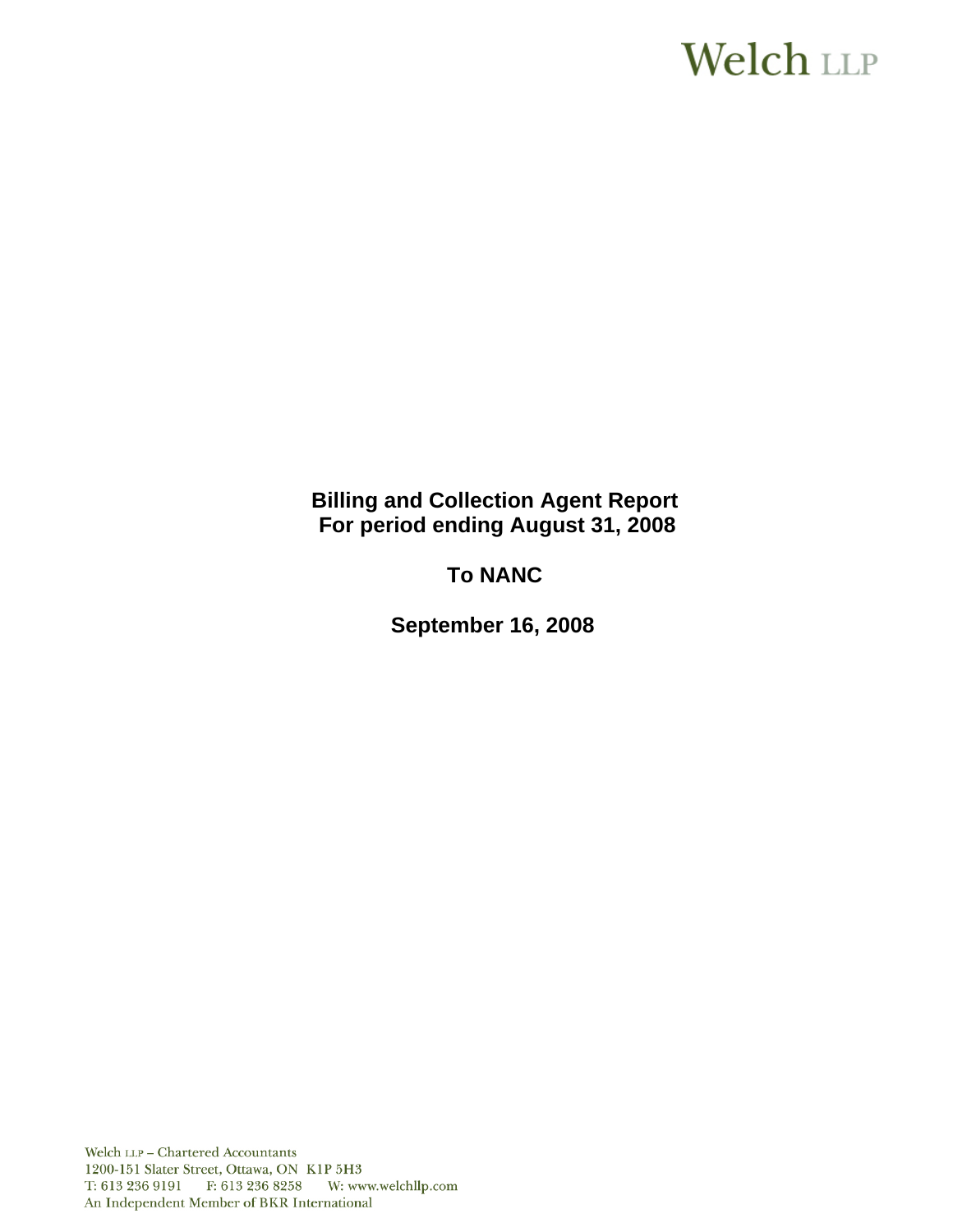# **NANPA FUND STATEMENT OF FINANCIAL POSITION AUGUST 31, 2008**

| <b>Assets</b><br>Cash Balance in bank account<br>Dreyfus Government Cash Management Fund                                                                   |                                      | \$<br>78,348<br>5,096,000 |
|------------------------------------------------------------------------------------------------------------------------------------------------------------|--------------------------------------|---------------------------|
| Receivable from US Carriers<br>Receivable from Canada<br>Receivable from Caribbean countries<br>Receivables forwarded to FCC for collection (Over 90 days) | 381,269<br>5,733<br>1,530<br>174,817 |                           |
| Allowance for uncollectible accounts                                                                                                                       | (288,000)                            | 275,349                   |
| Interest receivable                                                                                                                                        |                                      | 7,645                     |
| <b>Total assets</b>                                                                                                                                        |                                      | 5,457,342                 |
| Accrued liabilities (see below for makeup)<br>Less:                                                                                                        |                                      | (749, 828)                |
| <b>Fund balance</b>                                                                                                                                        |                                      | \$<br>4,707,514           |
| <b>Makeup of Accrued Liabilities</b> (see following page for additional details)                                                                           |                                      |                           |
| <b>Welch LLP</b>                                                                                                                                           | 36,659                               |                           |
| NEUSTAR Pooling 1K Block Pooling Expenses                                                                                                                  | 378,747                              |                           |
| <b>NEUSTAR Admin Expenses</b>                                                                                                                              | 240,755                              |                           |
| Data Collection Agent - USAC                                                                                                                               | 13,667                               |                           |
| Fund audit                                                                                                                                                 | 80,000                               |                           |
|                                                                                                                                                            | \$<br>749,828                        |                           |

**\*\*\*\*\*\*\*\*\*\*\*\*\*\*\*\*\*\*\*\*\*\*\*\*\*\*\*\*\*\*\*\*\*\*\*\*\*\*\*\*\*\*\*\*\*\*\*\*\*\*\*\*\*\*\*\*\*\*\*\*\*\*\*\*\*\*\*\*\*\*\*\*\*\*\*\*\***

## **Other items of note**

During August 2008, the Dreyfus Government Cash Management Fund earned a rate of return of 1.78%.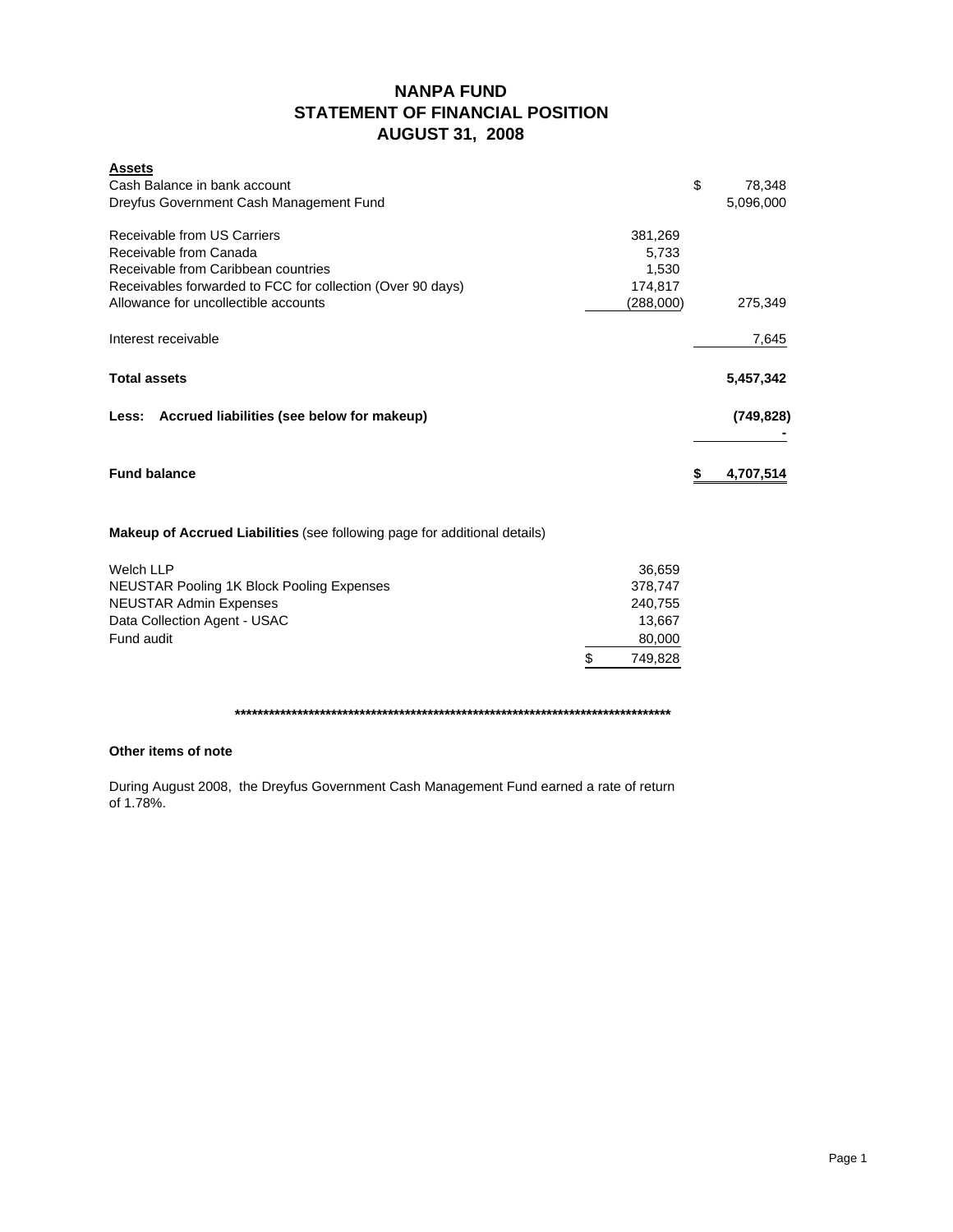### **NANPA FUND FORECASTED STATEMENT OF CHANGES IN FUND BALANCEJULY 2008 TO AUGUST 2009**

|                                                |          | Actual        |            |           |            | <b>Budgeted</b> |           |           |           |            |            |            |               |           |                 |                                                   |                          | <b>Estimated</b>         |  |
|------------------------------------------------|----------|---------------|------------|-----------|------------|-----------------|-----------|-----------|-----------|------------|------------|------------|---------------|-----------|-----------------|---------------------------------------------------|--------------------------|--------------------------|--|
|                                                |          | <b>Jul-08</b> | Aug-08     | Sep-08    | Oct-08     | Nov-08          | Dec-08    | Jan-09    | Feb-09    | Mar-09     | Apr-09     | Mav-09     | <b>Jun-09</b> | Total     | <b>Budget</b>   | forecasted balance<br>at June 30/08 and<br>budget | Jul-09                   | Aug-09                   |  |
| Revenue                                        |          |               |            |           |            |                 |           |           |           |            |            |            |               |           |                 |                                                   |                          |                          |  |
| <b>International Contributions</b><br>Canada   | (1)      | 11,466        | 5,733      | 5,733     | 5,733      | 5,733           | 5,733     | 5,733     | 5,733     | 5,733      | 5,733      | 5,732      |               | 68,795    | 68,795          |                                                   | 5,733                    | 5,733                    |  |
| Caribbean countries                            | (1)      | 13,589        |            | $\sim$    |            | $\sim$          |           | $\sim$    |           | $\sim$     |            | $\sim$     |               | 13,589    | 13,589          |                                                   | 13,589                   | $\sim$                   |  |
| <b>Total International Contributions</b>       |          | 25,055        | 5,733      | 5,733     | 5,733      | 5,733           | 5,733     | 5,733     | 5,733     | 5,733      | 5,733      | 5,732      |               | 82,384    | 82,384          |                                                   | 19,322                   | 5,733                    |  |
| Domestic Contributions - US carriers           | (1)      | 2,269,639     | 171,325    | 178,720   | 178,720    | 178,720         | 178,720   | 178,720   | 178,720   | 178,720    | 178,720    | 178,720    |               | 4,049,444 | 3,895,083       | 154,361                                           | 2,269,639                | 178,720                  |  |
| Late filing fees for Form 499A                 | (2)      | 500)          | 2,300      |           |            |                 |           |           |           |            |            |            | 115,000       | 112,200   | $115,000$ (     | 2,800                                             | $\overline{\phantom{a}}$ | $\sim$                   |  |
| Interest income                                | (3)      | 7,225         | 7,851      | 15,000    | 15,000     | 15,000          | 15,000    | 15,000    | 15,000    | 15,000     | 15,000     | 15,000     | 15,000        | 165,076   | 180,000         | 14,924)                                           | 15,000                   | 15,000                   |  |
| <b>Total revenue</b>                           |          | 2.301.419     | 182.609    | 199.453   | 199.453    | 199.453         | 199.453   | 199.453   | 199.453   | 199.453    | 199.453    | 199.452    | 130,000       | 4.409.104 | 4,272,467       | 136.637                                           | 2,303,961                | 199.453                  |  |
|                                                |          |               |            |           |            |                 |           |           |           |            |            |            |               |           |                 |                                                   |                          |                          |  |
| <b>Expenses</b><br><b>NANPA Administration</b> | (4), (8) | 121,333       | 119,422    | 215,756   | 122,256    | 122,256         | 122,256   | 122,256   | 122,256   | 122,256    | 122,256    | 122,256    | 122,256       | 1,556,815 | 1,408,661       | 148,154                                           | 121,825                  | 121,825                  |  |
| 1K Block Pooling Administration                | (4), (7) | 189,373       | 189,373    | 189,373   | 189,373    | 189,373         | 189,374   | 189,374   | 189,374   | 189,374    | 189,374    | 189,374    | 189,374       | 2,272,483 | 2,272,483       |                                                   | 189,373                  | 189,373                  |  |
| pANI                                           | (9)      |               |            | 8,333     | 8,333      | 8,333           | 8,333     | 8,333     | 8,333     | 8,333      | 8,333      | 8,333      | 8,333         | 83,330    | $100,000$ (     | 16,670)                                           | 8,333                    | 8,333                    |  |
| <b>Billing and Collection</b>                  |          |               |            |           |            |                 |           |           |           |            |            |            |               |           |                 |                                                   |                          |                          |  |
| Welch LLP                                      | (4)      | 19,900        | 19,900     | 19,900    | 19,900     | 19,900          | 19,900    | 19,900    | 19,900    | 19,900     | 19,900     | 19,900     | 19,900        | 238,800   | 238,800         |                                                   | 19,900                   | 19,900                   |  |
| Data Collection Agent                          | (5)      | 4,500         | 4,500      | 4,500     | 4,500      | 4,500           | 4,500     | 4,500     | 4,500     | 4,500      | 4,500      | 4.500      | 4,500         | 54,000    | 54,000          |                                                   | 4,500                    | 4,500                    |  |
| <b>Annual Operations Audit</b>                 | (6)      |               |            |           |            |                 |           | $\sim$    | $\sim$    | $\sim$     | $\sim$     |            | 30,000        | 30,000    | 30,000          |                                                   |                          |                          |  |
| Carrier Audits                                 | (10)     |               |            |           |            |                 |           |           | 700,000   |            |            |            |               | 700,000   | 700,000         |                                                   |                          | $\overline{\phantom{a}}$ |  |
| Bad debt expense (recovery)                    | (11)     | 39            | 4.705)     |           |            |                 |           |           |           | $\sim$     | $\sim$     | $\sim$     | $\sim$        | 4,666     | <b>Contract</b> | 4,666)                                            |                          |                          |  |
| <b>Total expenses</b>                          |          | 335,145       | 328,490    | 437,862   | 344,362    | 344,362         | 344,363   | 344,363   | 1,044,363 | 344,363    | 344,363    | 344,363    | 374,363       | 4,930,762 | 4,803,944       | 126,818                                           | 343,931                  | 343,931                  |  |
| Net revenue (expenses)                         |          | 1,966,274     | 145,881) ( | 238,409)  | 144,909) ( | 144,909)        | 144,910)  | 144,910)  | 844,910)  | 144,910) ( | 144,910) ( | 144,911) ( | $244,363$ )   | 521,658   | 531,477)        | 9,819                                             | 1,960,030                | 144,478                  |  |
| <b>Opening fund balance</b>                    |          | 2,887,121     | 4,853,395  | 4,707,514 | 4,469,105  | 4,324,196       | 4,179,287 | 4,034,377 | 3,889,467 | 3,044,557  | 2,899,647  | 2,754,737  | 2,609,826     | 1,895,512 | 2,730,440       | 156,681                                           | 2,365,463                | 1,373,854                |  |
| <b>Closing fund balance</b>                    |          | 4,853,395     | 4,707,514  | 4,469,105 | 4,324,196  | 4,179,287       | 4,034,377 | 3,889,467 | 3,044,557 | 2,899,647  | 2,754,737  | 2,609,826  | 2,365,463     | 1,373,854 | 2,198,963       | 166,500                                           | 4,325,493                | 1,229,376                |  |
| Fund balance makeup:                           |          |               |            |           |            |                 |           |           |           |            |            |            |               |           |                 |                                                   |                          |                          |  |
| Contingency                                    |          | 1,000,000     | 1.000.000  | 1,000,000 | 1,000,000  | 1,000,000       | 1,000,000 | 1,000,000 | 1,000,000 | 1,000,000  | 1,000,000  | 1,000,000  | 1,000,000     | 1,000,000 | 1,000,000       |                                                   | 1,000,000                | 1,000,001                |  |
| Surplus                                        |          | 3,853,395     | 3,707,514  | 3,469,105 | 3,324,196  | 3,179,287       | 3,034,377 | 2,889,467 | 2.044.557 | 1.899.647  | 1.754.737  | 1,609,826  | 1.365.463     | 373,854   | 1,198,963       |                                                   | 3,325,493                | 229,375                  |  |
|                                                |          | 4,853,395     | 4.707.514  | 4.469.105 | 4,324,196  | 4,179,287       | 4.034.377 | 3.889.467 | 3.044.557 | 2.899.647  | 2,754,737  | 2.609.826  | 2.365.463     | 1.373.854 | 2,198,963       |                                                   | 4,325,493                | 1,229,376                |  |

#### **Assumptions:**

(1) The US carrier contributions for the period from July 2008 to June 2009 and the International carrier revenue is based upon actual billings The contributions for July - August 2009 are estimated based on billings for 2

**(2)** These fees represent the \$100 late filing fee charged to those companies that do not file the Form 499A by the due date.

**(3)** Interest income projections are estimates

**(4)** The expenses for the NANPA Administration, 1K Block Pooling and Welch LLP are based on contracts in force. NANPA Administration contract expired June 2008.

The expense for NANPA Administration for July - August 2009 is based on the current contract based on the option to extend exercised by the FCC.

(5) The expense for the Data Collection Agent is based on estimate of costs by USAC for the 2009 calendar year.

(6) The contract for the annual operations audit has been awarded to Ernst & Young. The cost will be \$30,000.

(7) The September forecasted amount includes the forecasted monthly billing of \$189,375.

(8) The September forecasted amount includes the forecasted monthly billing of \$122,256 plus approved changes orders of \$93,500.

(9) Interim p-ANI administration is now covered under the new Pooling contract. \$100,000 has been allowed for the cost of permanent pANI in 2008/09.

(10) The budget allowed \$700,000 for 16 carrier audits. The FCC is revising the procurement procedure and are not conducting any audits until this is in place.

(11) The allowance covers all accounts considered potentially uncollectible at August 31, 2008. This will be covered by the contingency allowance.

| Budgeted fund balance at June 30/09 - contingency                                  | 1,000,000 |
|------------------------------------------------------------------------------------|-----------|
|                                                                                    |           |
| Unexpended surplus carried forward - as per budget                                 | 1.198.963 |
| Increase in fund balance between budget period (February 2008) and June 2008       | 156,681   |
| Additional billings in July 2008                                                   | 154.361   |
| Late filing fees (reversal) for Form 499A - 2008                                   | (2,800)   |
| Reduced interest earned to date compared to budget                                 | (14, 924) |
| NANP transitional costs being charged - not included in budget                     | (54, 654) |
| NANP Admin change order #15 originally included in 2007/08 surplus but not expende | (93,500)  |
| Data Collection fees - Adjustment to actual from budget                            |           |
| Bad debts (recovery) not budgeted for                                              | 4.666     |
| <b>Annual Operations Audit</b>                                                     |           |
| Unexpended budget for carrier audits not performed in 2008/09 budget year          |           |
| Cost of permanent pANI not expended                                                | 16.670    |
|                                                                                    |           |
| Forecasted fund balance at June 30/09                                              | 2.365.463 |